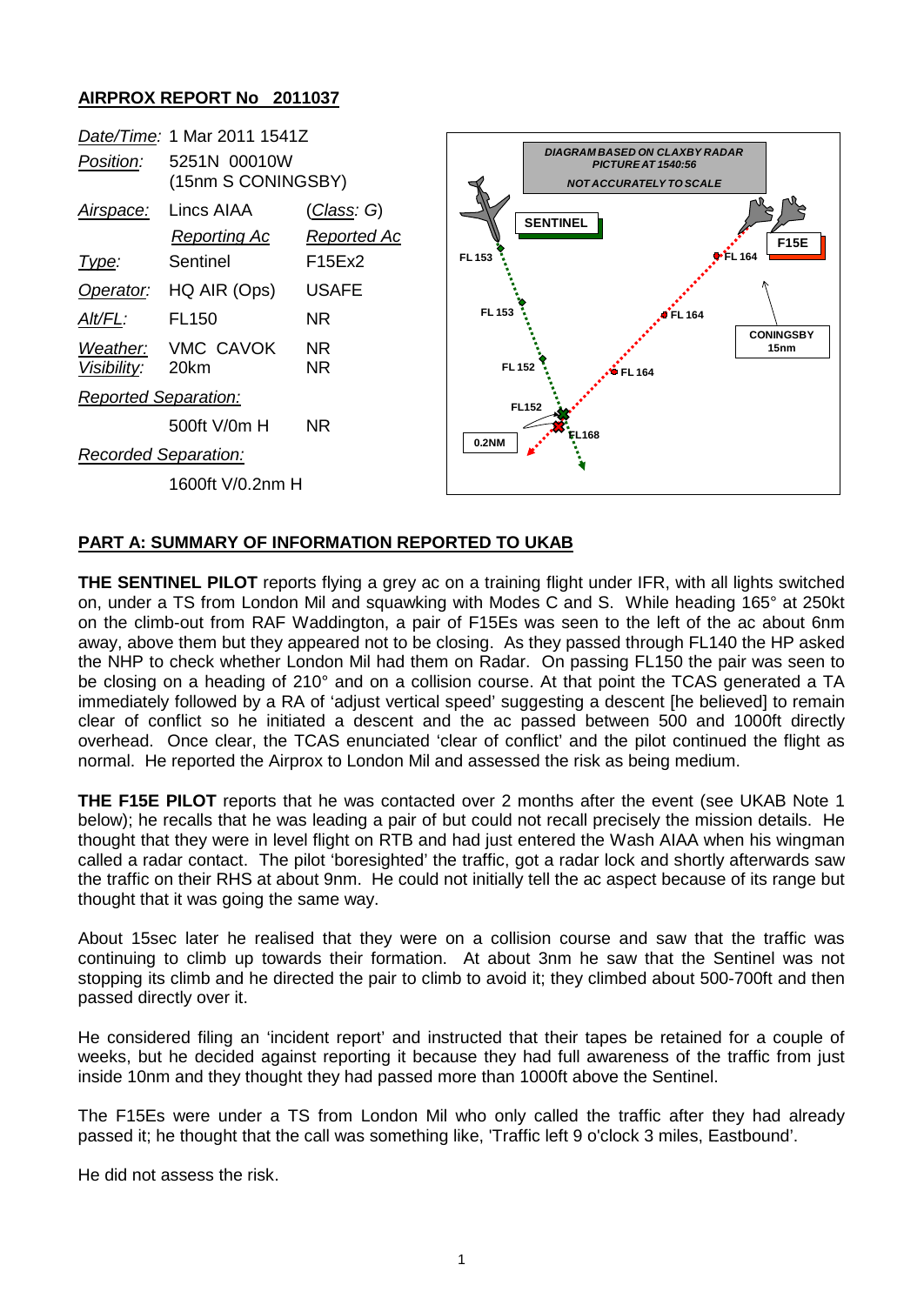UKAB Note (1): The incident was reported on ASIMS by the Sentinel pilot on the day following the event. The report was not released by the Station, however, until over 7 weeks later, hence the delay in contacting the F15E HQ and London Mil; fortunately the RT and radar recordings were still available.

UKAB Note (2): The recording of the Claxby radar shows the incident as depicted above. The Sentinel levels at FL153 (at 1540:43) then descends by 100ft before continuing its climb after the ac cross. The F15Es are initially level at FL160 but climb to FL170 as the ac cross before descending again.

**HQ 1GP BM SM** reports that this Airprox occurred in Class G airspace between a Sentinel operating IFR in VMC in receipt of a TS from LJAO (North-East TAC) and a pair of F15Es operating VFR in VMC, in receipt of a TS from LJAO (East TAC).

All altitudes stated are based upon SSR Mode C information derived from the radar replay unless otherwise stated.

Initially this occurrence was reported by the LJAO North-East TAC as a TCAS-RA report; when the Unit was advised 6-8 weeks later that this incident had been filed as an Airprox by the Sentinel crew [see UKAB Note (1)], the LJAO East TAC had no recollection of the occurrence other than that it was busy; consequently, there is no Defence Flight Safety Occurrence Report (DFSOR) from the LJAO East TAC. However, it appears from the transcript that in the period up until around 60sec before the commencement of the incident sequence at around 1540:03, LJAO East TAC had been operating under a relatively high workload, with 5 speaking units on freq which were geographically dispersed across the LJAO East/North-East AoRs. This workload had rapidly tailed off to 2 speaking units, with 2 formations of F15Es routing from EGD323C at medium level beneath Y70 to the East Anglian (EA) MTRA for GH. Research has demonstrated that psycho-physiological alertness reduces significantly immediately following a high to low workload transition and remains so for up to 15min, regardless of the individual's motivation for the task. Further research has proved that humans consistently overestimate their level of psycho- physiological alertness.

LJAO North-East TAC described their task complexity as medium and workload as medium to low, with the Sentinel climbing out from Waddington on a South-Easterly track and a single Typhoon on a medium-level transit 6nm SE of the Sentinel on a similar track; consequently, LJAO North-East TAC's geographical focus was tight. It has not been possible to establish LJAO North-East TAC's workload prior to the incident sequence.

Both tracks worked by LJAO North-East TAC were identified and placed under an ATS by about 1539:41 at which point, from extrapolation of the radar data, about 7.8nm separation existed between the Sentinel and F15E formation. There are no further recorded landline conversations or transmissions to or from LJAO North-East TAC until 1540:09. At approximately 1540:03 LJAO East TAC requested from the F15E formation what levels they required for GH in the EAMTRA. At that point, the F15E formation was at FL160, 5.6nm E of the Sentinel climbing through FL141.

At 1540:09 the Sentinel called LJAO North-East TAC stating *"(Sentinel C/S) has traffic in the er in our ten o'clock, similar height, approximate range 5 miles, can you confirm?"* at that point, the F15Es were 5nm E of the Sentinel at FL160 which was climbing through FL144. In his report the Sentinel pilot said that, at that point, the F15Es appeared "not to be closing". LJAO North-East TAC responded at 1540:20, "*you got er Typhoon (*LJAO North-East TAC's other track) *left 11 o'clock five miles flight level hundred ah traffic left 9 o'clock at 3 miles flight level 160, appears to be a pair*". From the Sentinel pilot's report it is clear that they were monitoring the F15Es and as they passed FL150 assessed them to be on a collision course (at 1540:22 coincident with LJAO North-East TAC passing TI). The Sentinel pilot reported that it was at that point that the TCAS generated a TA closely followed by a RA of adjust vertical speed. Eleven sec later the Sentinel pilot advised LJAO North-East TAC that they were manoeuvring in accordance with a TCAS RA; at that point 2.7nm lateral and 700ft vertical separation existed, with the Sentinel indicating FL153 and the F15Es FL160.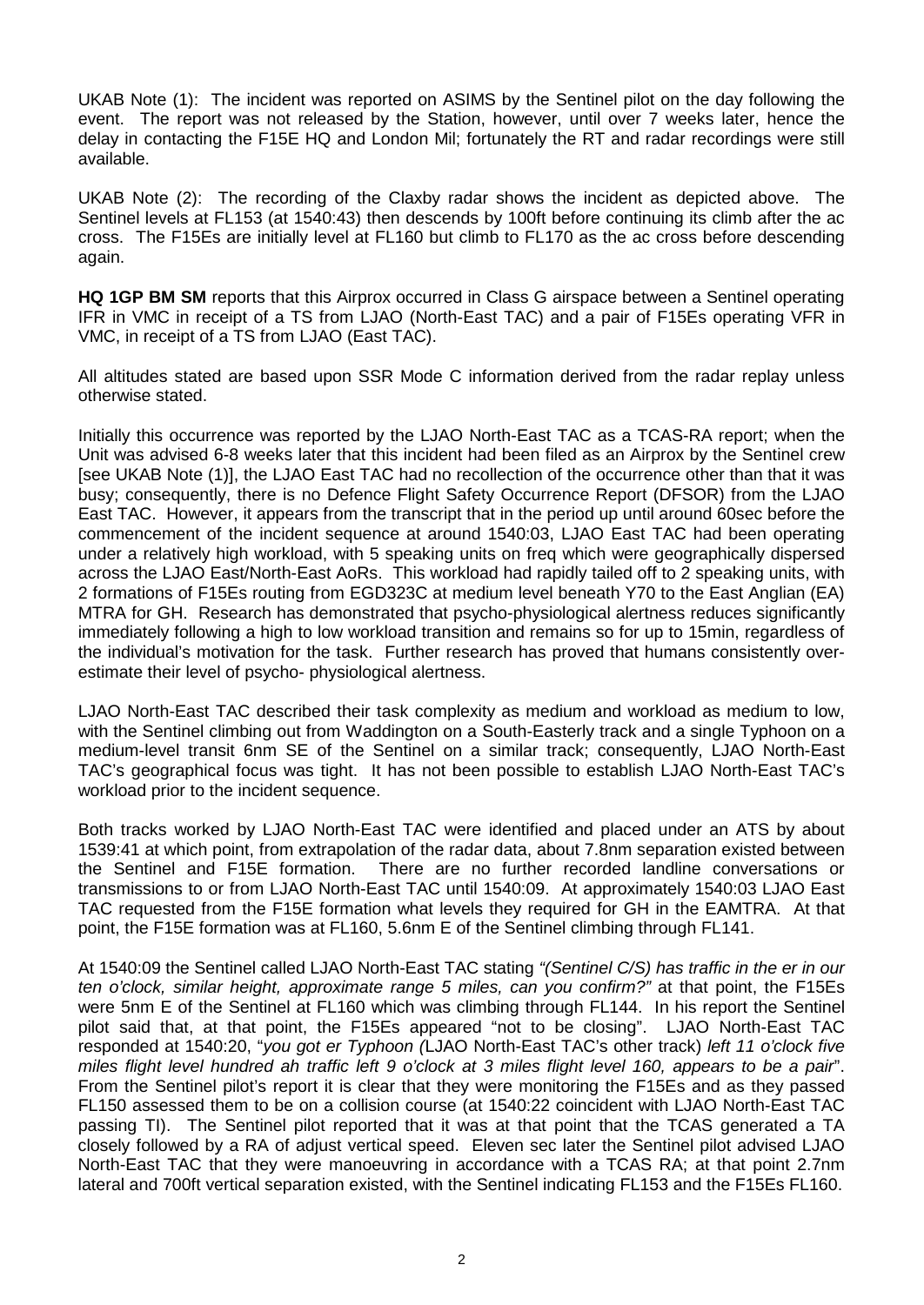At 1540:41 LJAO East TAC asked the F15E pilot to confirm the altimeter setting that they wished to operate on in the MTRA. This question was followed immediately, without pause, by LJAO East TAC passing TI to the F15E formation on the Sentinel stating, "*traffic er 12 o'clock half a mile crossing right to left indicating flight level 150 climbing*" with the F15E formation reporting, "*Tally*." At this point 0.9nm lateral and 1200ft vertical separation existed suggesting that the Sentinel has descended in response to the TCAS RA and that the F15E formation had climbed to avoid the Sentinel, (as stated in their report).

The F15E formation reports that both elements of the formation were visual with the Sentinel at a range of about 9nm and at that stage they considered there to be no risk of collision. Although this is before the radar replay commences, by extrapolation of the data, it has been possible to determine that this would have been about 1539:31; the F15 leader reported that he realised that they were in conflict with the Sentinel around 15sec later. At that point, again by extrapolation of the radar data, about 7nm lateral separation existed between the F15s and the Sentinel; the leader further reported that when they were about 3nm apart, he instructed the formation to climb over the Sentinel, which accords with the radar data.

As far as the Airprox element of this occurrence is concerned, the Sentinel and F15 crews acquired each other visually in good time, enabling them to monitor the situation and decide upon appropriate courses of action; initially both crews considered there to be no risk of confliction but updated that assessment as the range closed and took action to resolve the confliction. However, the timeliness of the TI provided to both ac requires further examination.

Given the question posed by LJAO East TAC to the F15E formation at 1540:41, immediately followed by the passing of TI to them, it is reasonable to suggest that the first time that LJAO East TAC perceived there to be a confliction was shortly after 1540:41, (during the transmission). Moreover, it is reasonable to suggest that, given their workload history, LJAO East TAC may have been suffering from reduced psycho-physiological alertness which served to delay their perception of the growing confliction. While LJAO East TAC passed TI to the F15E formation at 1539:17, which from reviewing the radar data may have been regarding LJAO North-East TAC's Typhoon, this TI immediately followed their period of high workload. There was then a period of about 39sec where LJAO East TAC made no transmissions and their workload appeared to be low.

Thirty eight sec elapsed between LJAO North-East TAC completing their initial RT liaison with the ac under their control at 1539:41 and the Sentinel requesting information on the F15s at 1540:09. It is inappropriate to discuss whether LJAO North-East TAC would have passed TI without the intervention of the Sentinel; however, given the gap between 1539:41 and 1540:09, best controlling practice suggests that the opportunity existed for a more timely warning to be given. It is possible that this missed opportunity may be grounded in reduced levels of psycho-physiological alertness caused by LJAO North-East TAC's workload history; however, it is not possible to substantiate this hypothesis.

Whilst LJAO East TAC and LJAO North-East TAC were obligated to provide TI earlier in accordance with CAP774, given the range at which the crews visually acquired each other's ac, this factor was neither causal nor contributory.

**HQ AIR (OPS)** comments that both elements could see each other and there was no risk of collision. The Sentinel had right of way and initially maintained its course; however, once the TCAS RA was generated, the crew responded. The F15Es avoided the Sentinel by a safe margin but flew close enough to generate the TCAS event. The delay of 7 weeks for the DFSOR to leave the station is unacceptable and will be investigated.

**HQ 3 AF** comments that both the Sentinel and the F15E pair had each other in sight from around 6nm and 9nm respectively and both subsequently took adequate avoiding action, one by following a TCAS RA and the other by climbing. However, in view of the convergence of the 2 tracks it is surprising that, according to the HQ 1Gp BM SM analysis, no coordination took place between